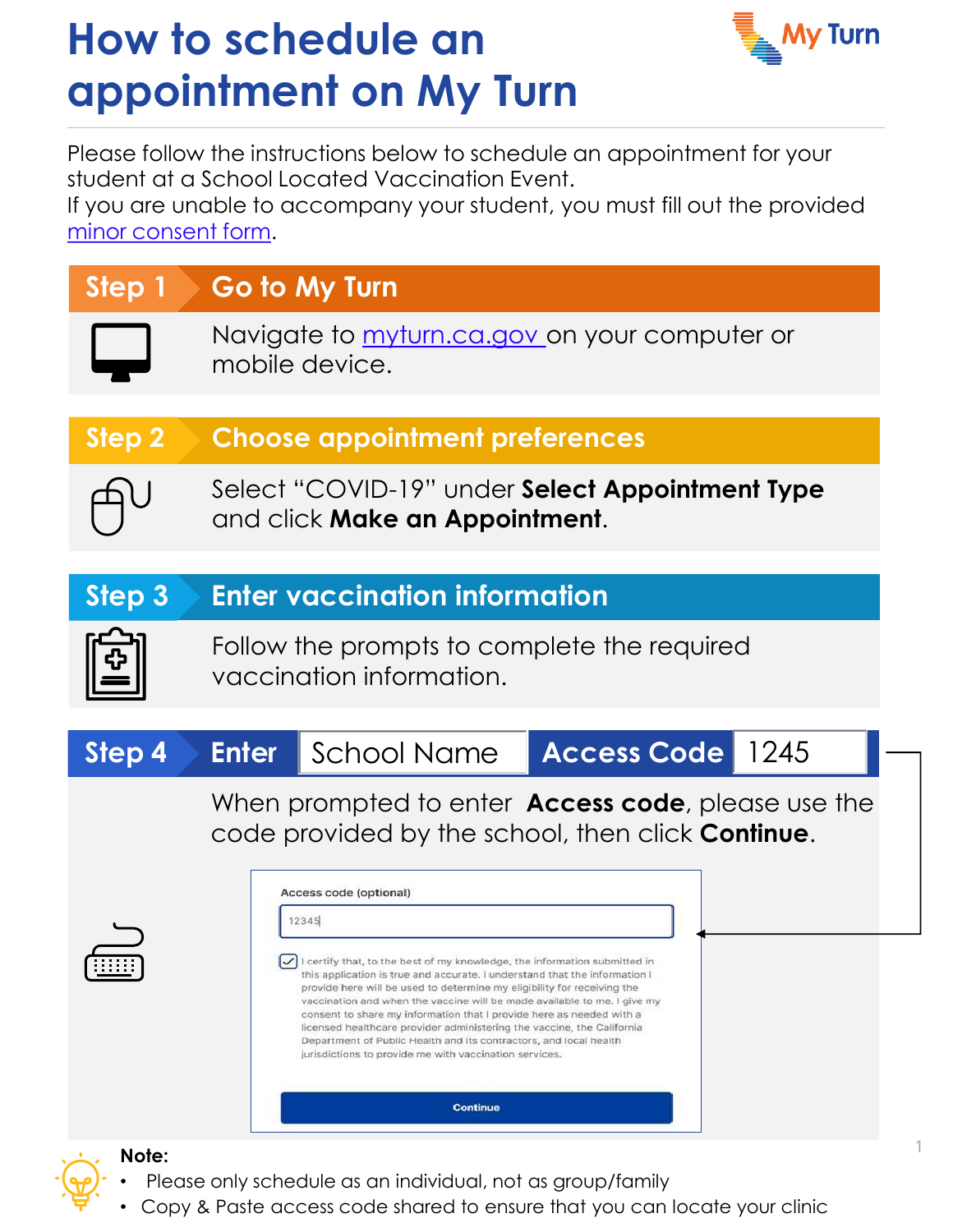

#### **Step 5 Locate your school's Vaccination Event**

Enter your zip code or select "Use your current location" link, then click the **Continue** button.

|                           | Let's make an appointment      |                 |  |
|---------------------------|--------------------------------|-----------------|--|
| Find a location near you. |                                |                 |  |
|                           | Enter your address or zip code |                 |  |
|                           | San Francisco, CA 94103, USA   |                 |  |
| Use your current location |                                |                 |  |
|                           |                                | <b>Continue</b> |  |

### **Step 6 Schedule appointment at your school's Event**

The School Vaccination Event Window will display, select the **Schedule Appointment** button.

| <b>Example School Name</b><br>0 miles away<br>123 Test, Los Angeles, CA 90059, USA<br>(0)<br>Open 12am - 11:59pm Mon-Wed<br>Open until Nov 19 |  |  |  |  |  |
|-----------------------------------------------------------------------------------------------------------------------------------------------|--|--|--|--|--|
| <b>Pediatric patients only (under 18)</b><br><b>Pfizer</b><br><b>Schedule appointment</b>                                                     |  |  |  |  |  |
|                                                                                                                                               |  |  |  |  |  |



**Note:** If you are unable to locate your school using "your current location", enter the zip code of the school address**.**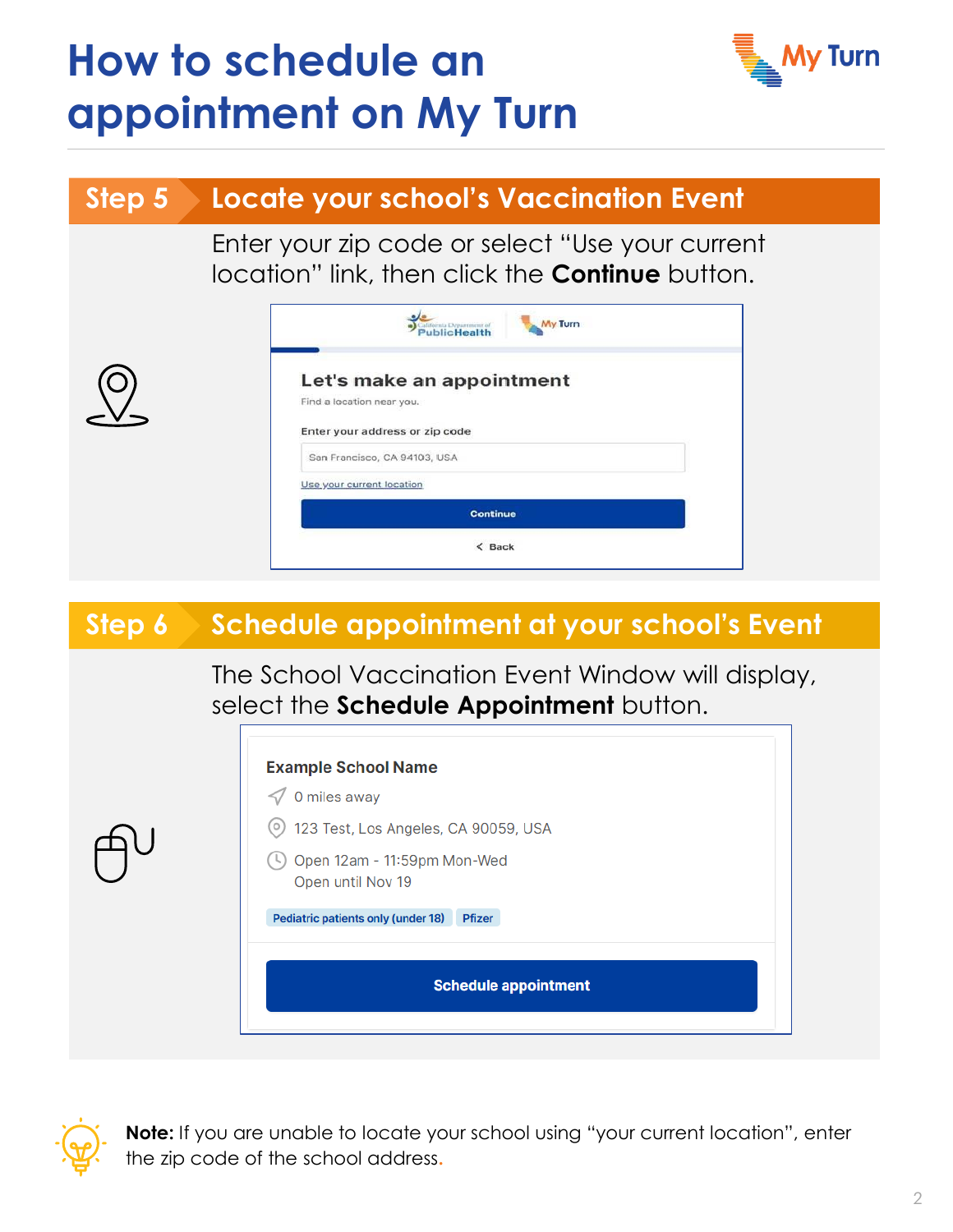

### **Step 7 Choose appointment date and time**

When prompted, select an available date and time slot for the appointment.

|                                                             | Select date & time          |      |                                                        |   |                |                              |                                                       |                                                                    |                    |
|-------------------------------------------------------------|-----------------------------|------|--------------------------------------------------------|---|----------------|------------------------------|-------------------------------------------------------|--------------------------------------------------------------------|--------------------|
| 111 3rd Street, San Francisco, CA 94103, US Change location |                             |      |                                                        |   |                |                              |                                                       |                                                                    |                    |
| Please select an available appointment slot below.          |                             |      |                                                        |   |                |                              |                                                       |                                                                    |                    |
| Appointment 1<br>$\mathbf{1}$                               |                             |      |                                                        |   |                |                              |                                                       |                                                                    |                    |
| Choose a date and time                                      |                             |      |                                                        |   |                |                              |                                                       |                                                                    |                    |
|                                                             | November 2021               |      |                                                        |   |                | $\left\langle \right\rangle$ |                                                       | If scheduling for a group/family, the selected appointment will be |                    |
|                                                             | Sun Mon Tuè Wed Thu Fri Sat |      |                                                        |   |                |                              | for all group members.<br>For Friday November 5, 2021 |                                                                    |                    |
|                                                             | 1                           | $-2$ | $\mathcal{D}_1$                                        | × | 5 <sup>1</sup> | $\overline{u}$               |                                                       |                                                                    |                    |
| $\overline{\mathcal{X}}$                                    |                             |      | $8$ $9$ $10$ $11$ $12$                                 |   |                | 13                           | 9:00am                                                | 10:00am                                                            | 11:00am            |
| 34                                                          | 15                          |      | $10$ $17$ $18$ $19$ $20$                               |   |                |                              |                                                       |                                                                    |                    |
| 21                                                          |                             |      | $22 \qquad 23 \qquad 24 \qquad 25 \qquad 26 \qquad 27$ |   |                |                              | 12:00pm                                               | $1:000$ m                                                          | 2:00 <sub>pm</sub> |
|                                                             | 28 29 30                    |      |                                                        |   |                |                              | 3:00pm                                                | 4:00pm                                                             | 5:00 <sub>pm</sub> |
|                                                             |                             |      |                                                        |   |                |                              | 6:00pm                                                | 7-00pm                                                             | 8:00 <sub>pm</sub> |
|                                                             |                             |      |                                                        |   |                |                              |                                                       |                                                                    |                    |

### **Step 8 Enter student details**



Click **Continue** and complete the required patient information.

### **Step 9 Complete screening questions**

| I<br>ı |  |
|--------|--|
| I<br>ı |  |
| I<br>I |  |

Next, complete the COVID screening questions as the final step.

### **Step 10 Complete appointment**



After answering all questions, click **Complete appointment**.



**Important**: If you are unable to accompany your student at the school located vaccination event, you must fill out the provided minor consent form (next page).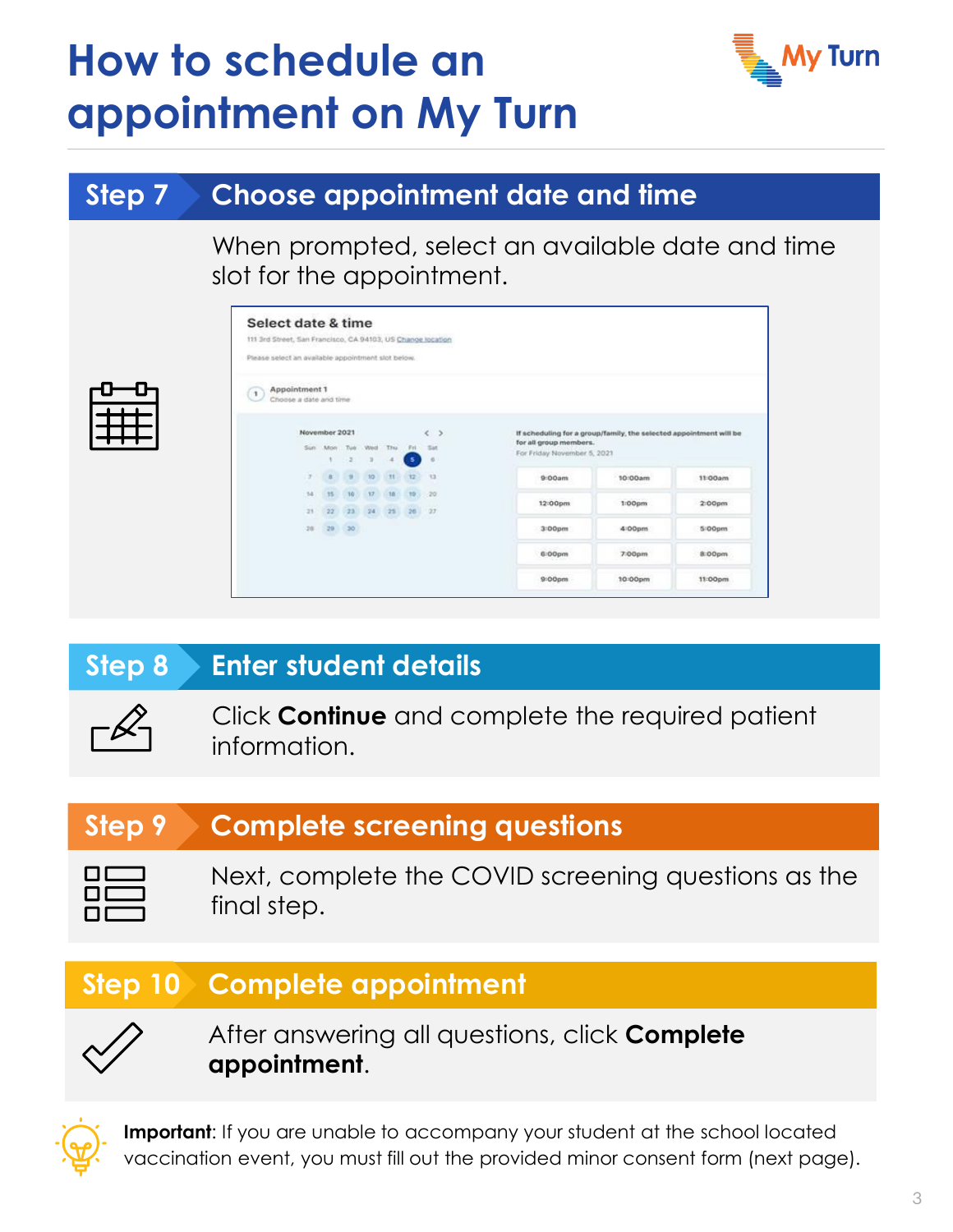

### <span id="page-3-0"></span>**Minor Consent Forms**

If you are unable to accompany your student at the school located vaccination event; **please review and fill out the minor consent document provided below (please select hyperlinked consent form):**

English: [Pfizer-BioNTech COVID-19 Vaccine Consent Form Sample for Minors \(ca.gov\)](https://www.cdph.ca.gov/Programs/CID/DCDC/CDPH%20Document%20Library/COVID-19/Pfizer-Minor-Consent-Form-Sample-INT-PDF-ADA.pdf)

Spanish: [Pfizer-BioNTech COVID-19 Vaccine Consent Form Sample for Minors \(ca.gov\)](https://www.cdph.ca.gov/Programs/CID/DCDC/CDPH%20Document%20Library/COVID-19/Translations/Pfizer-Minor-Consent-Form-Sample-ADA_Spanish.pdf)